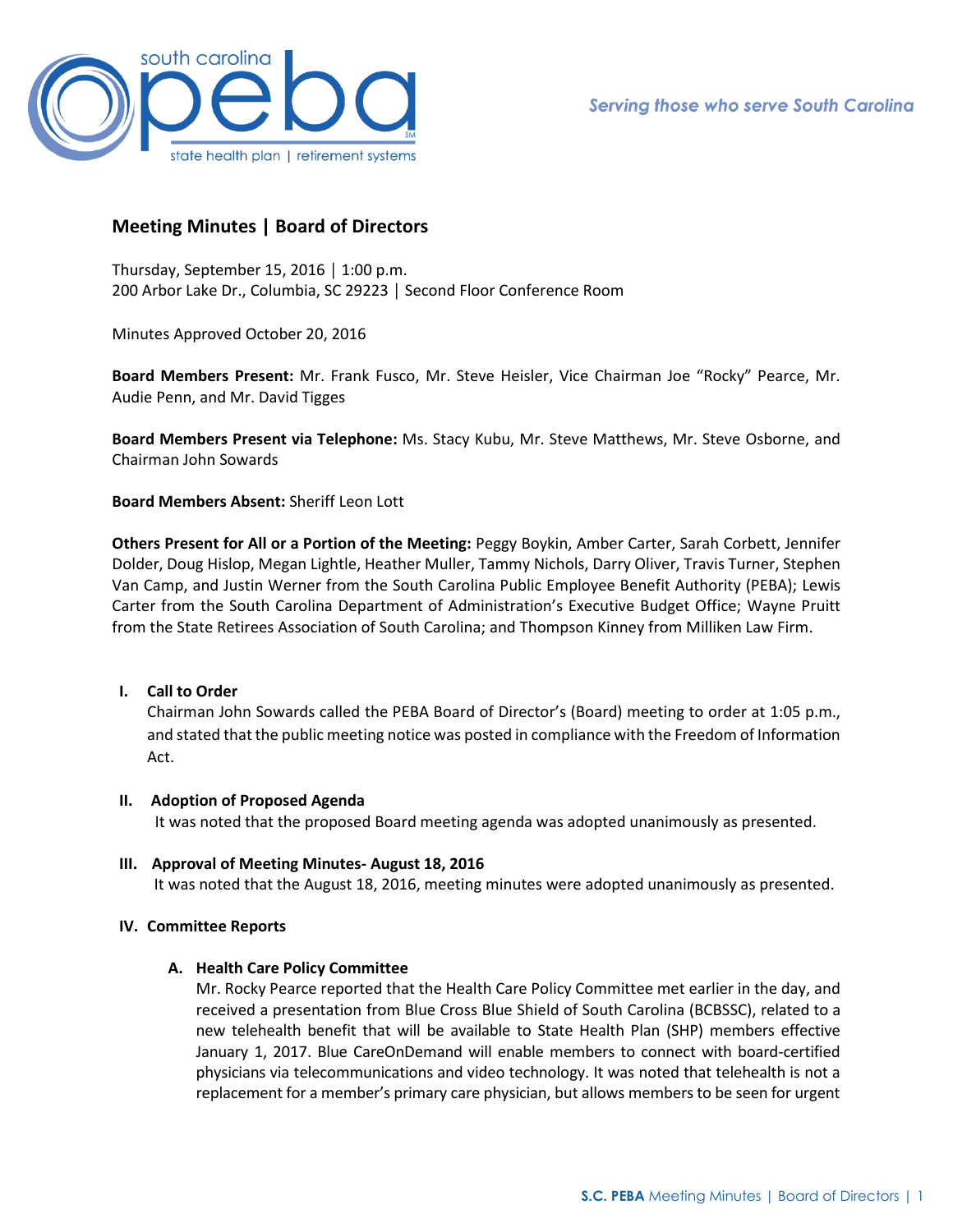care issues when their primary care physician is not convenient or available, or as an alternative to an emergency room visit.

Mr. Pearce stated that the Committee received a brief overview of the Rally platform that will begin January 1, 2017. Mr. Pearce explained that Rally is a very dynamic and interactive digital health program designed to engage members and help them stay healthy through personalized challenges and rewards.

Ms. Sarah Corbett, Chief Operating Officer, stated that the 2016 Benefits at Work (BAW) conference was held August 29, 2016, through September 1, 2016, at the Columbia Metropolitan Convention Center. Ms. Corbett reviewed a presentation that she provide at the BAW conference related to the State Health Plan and the benefits of getting involved in an employees' health.

#### **B. Retirement Policy Committee**

Mr. David Tigges reported that the Retirement Policy Committee did not meet in September.

#### **C. Finance, Administration, Audit and Compliance (FAAC) Committee**

Mr. Steve Matthews advised that the FAAC Committee did not meet in September.

#### **V. Old Business**

### **A. Director's Report**

Ms. Peggy Boykin stated that the State Fiscal Accountability Authority (SFAA) met on August 23, 2016, and approved the 2017 State Health Plan benefits and contribution rates. Ms. Boykin added that SFAA also adopted the 2016 Experience Study and the actuarial assumptions, with the exception of the Rate of Return, which is determined by the General Assembly.

Ms. Boykin stated that the House and Senate formed a Special Joint Committee on Pensions, and the first meeting was held on August 30, 2016. Ms. Boykin advised that she provided a presentation to the Committee regarding background and demographics of the plan; historical funding of the plan; and the role of the actuaries. Ms. Boykin added that Mr. Danny White and Mr. Joe Newton from Gabriel Roeder Smith & Company (GRS), also provided current funding information for the plan based on the 2015 Valuations and adopting the new actuarial assumptions.

Ms. Boykin reminded the Board that the State Health Plan is transitioning to the Express Scripts National Preferred Formulary, and letters will be mailed to participants explaining changes to the drug coverage which will be effective January 1, 2017.

Ms. Boykin reported that the upgrade to PEBA's Call Management System is complete, and thanked staff for their hard work during the six month implementation process.

#### **B. Roundtable Discussion**

At the conclusion of the Director's Report, Chairman Sowards provided an opportunity for a roundtable discussion.